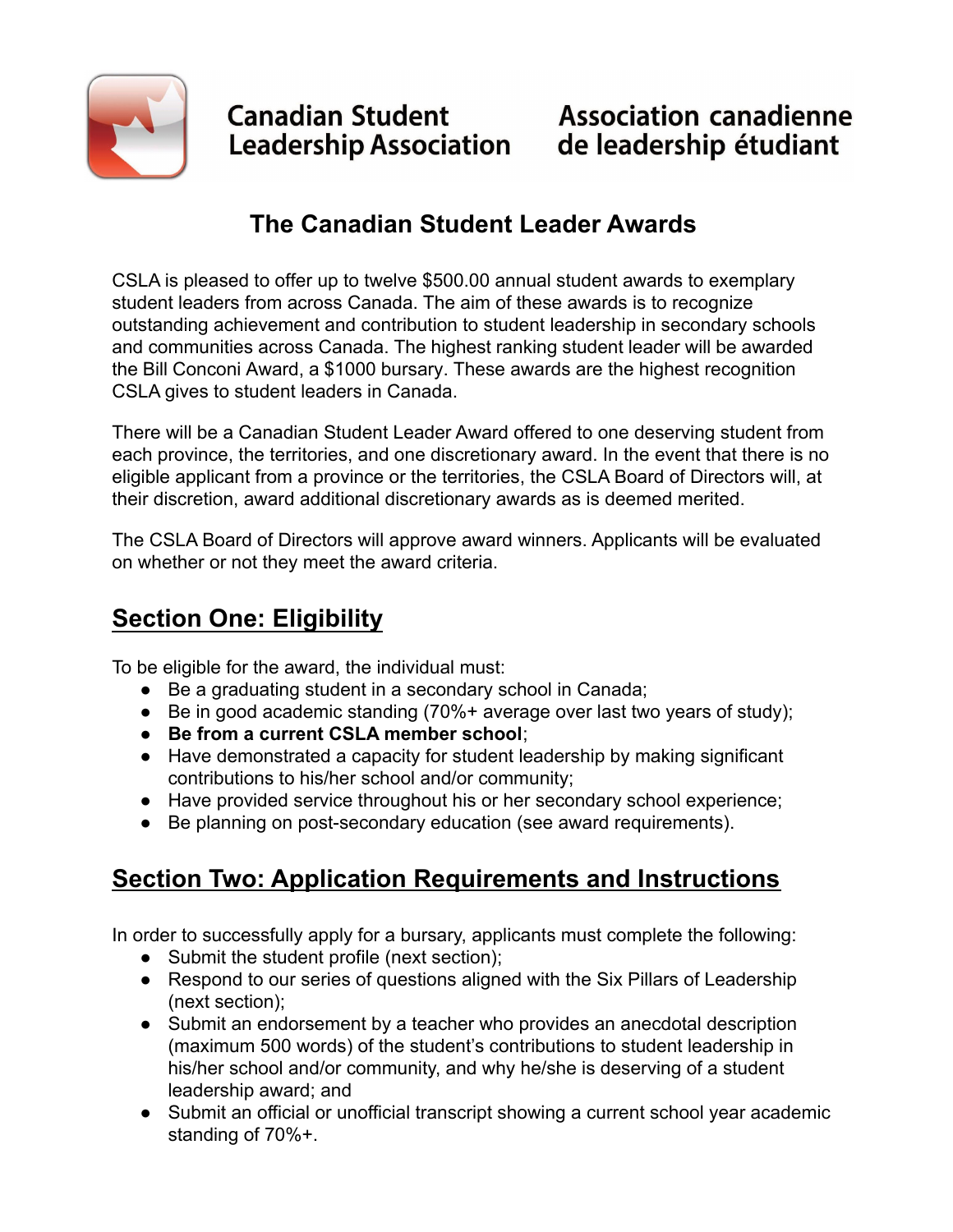*\*Award winners will be asked to provide permission to publicize their names and responses.*

All applications must be submitted to the Board of Directors by April 15th either electronically or in print form.

- Electronic submissions should consist of a single PDF document, and be uploaded to the CSLA Award Submission Portal here: [https://forms.gle/](https://forms.gle/GERtEANeRso5nbYv7) [GERtEANeRso5nbYv7](https://forms.gle/GERtEANeRso5nbYv7)
- Print submissions should be submitted with all application requirements included together in one envelope. Print submissions should be mailed to: CSLA Scholarships, 790 chemin du Pouvoir, Saint-Basile NB, E7C 1Z5

### **Section Three: Award Criteria**

Award winners will be determined based on an evaluation of the following criteria:

- 1. Leadership Development
- 2. Leadership and service in school
- 3. Leadership and service in the community
- 4. Responses to Application Questions
- 5. Academic standing

## **Section Four: Award Requirements**

Canadian Student Leaders Award winners will be asked to submit proof that they will be pursuing post secondary education, where post secondary education is defined as:

*Post secondary education refers to those whose highest level of educational attainment is an apprenticeship or trades certificate or diploma (including 'centres de formation professionnelle'); college, CEGEP or other non-university certificate or diploma; university certificate or diploma below bachelor level; or a university degree (bachelor's degree; university certificate or diploma above bachelor level; degree in medicine, dentistry, veterinary medicine or optometry; master's degree; earned doctorate). –Statistics Canada*

Award winners will be able to put their scholarship towards tuition or other expenses related to their post-secondary education endeavours.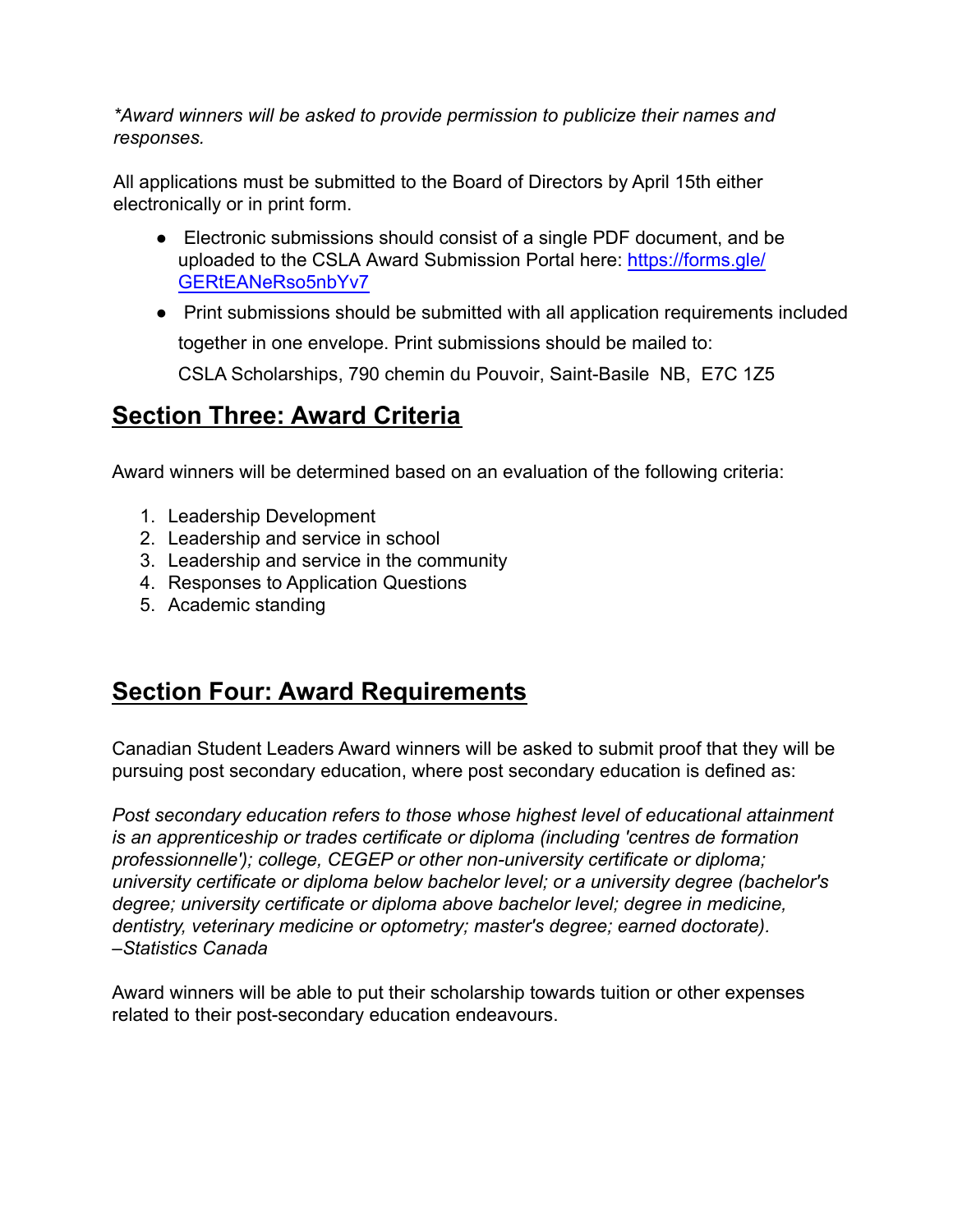

## **Canadian Student Leaders Award: Student Profile**

| First Name: | <u> 1980 - Johann John Stone, mars eta bainar eta bainar eta baina eta baina eta baina eta baina eta baina eta b</u>  |  |
|-------------|-----------------------------------------------------------------------------------------------------------------------|--|
| Last Name:  |                                                                                                                       |  |
| Address:    |                                                                                                                       |  |
| Phone:      | <u> 2000 - 2000 - 2000 - 2000 - 2000 - 2000 - 2000 - 2000 - 2000 - 2000 - 2000 - 2000 - 2000 - 2000 - 2000 - 200</u>  |  |
| Email:      | <u> 1989 - Johann Harry Harry Harry Harry Harry Harry Harry Harry Harry Harry Harry Harry Harry Harry Harry Harry</u> |  |
|             |                                                                                                                       |  |
|             | Advisor/Teacher Providing Endorsement:                                                                                |  |

#### **Leadership and Service in Your School and Community**

List all leadership or service activities in your school and community in which you **have been a participant** over the past three years: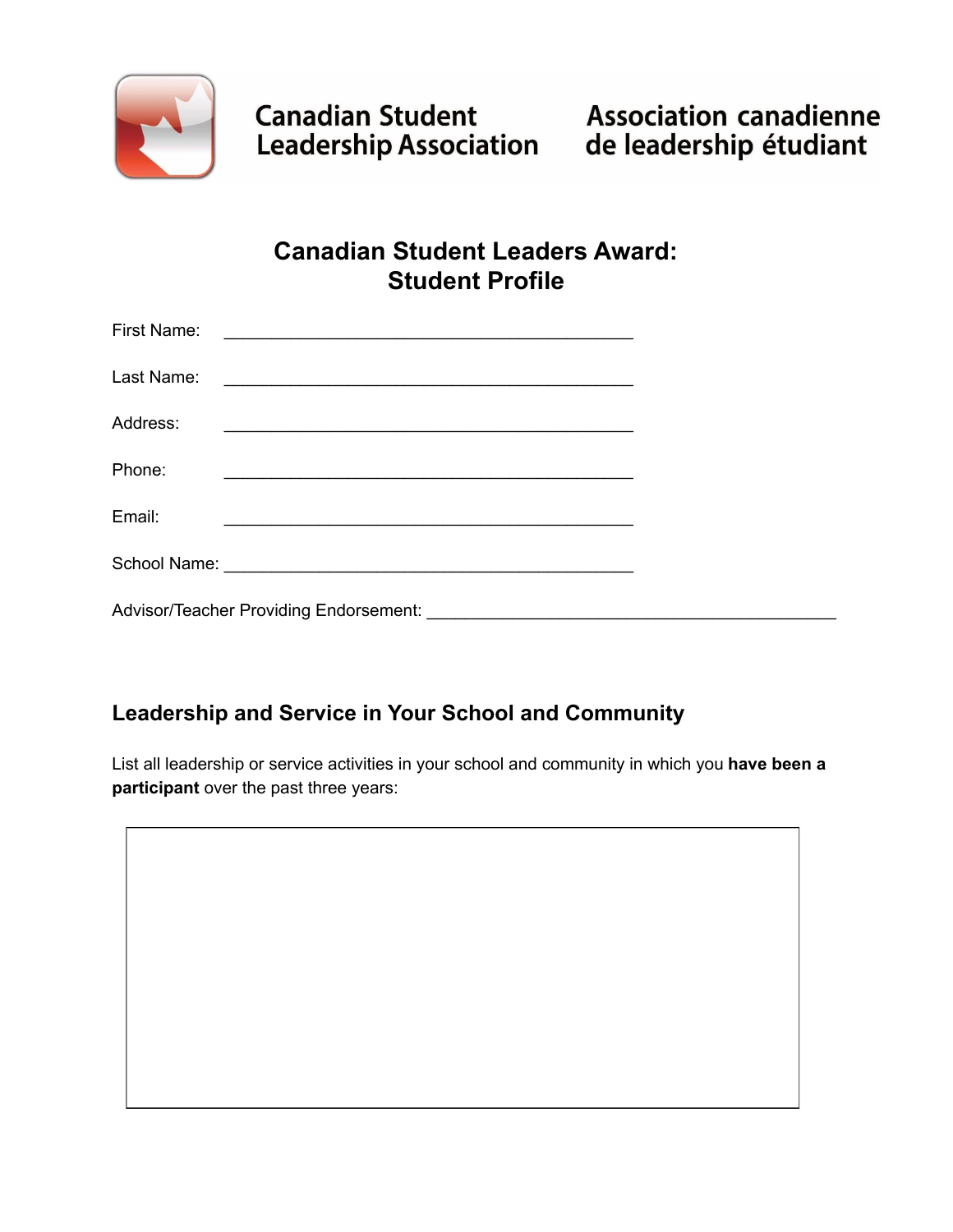List all leadership or service activities in your school and community that you **have led or organized** over the past three years:

#### **Leadership Development**

Have you attended the following (please check all that apply)? :

❒ Local leadership conference or workshop. Please list the conference and workshop names:

❒ Provincial leadership conference or workshop. Please list the conference and workshop names: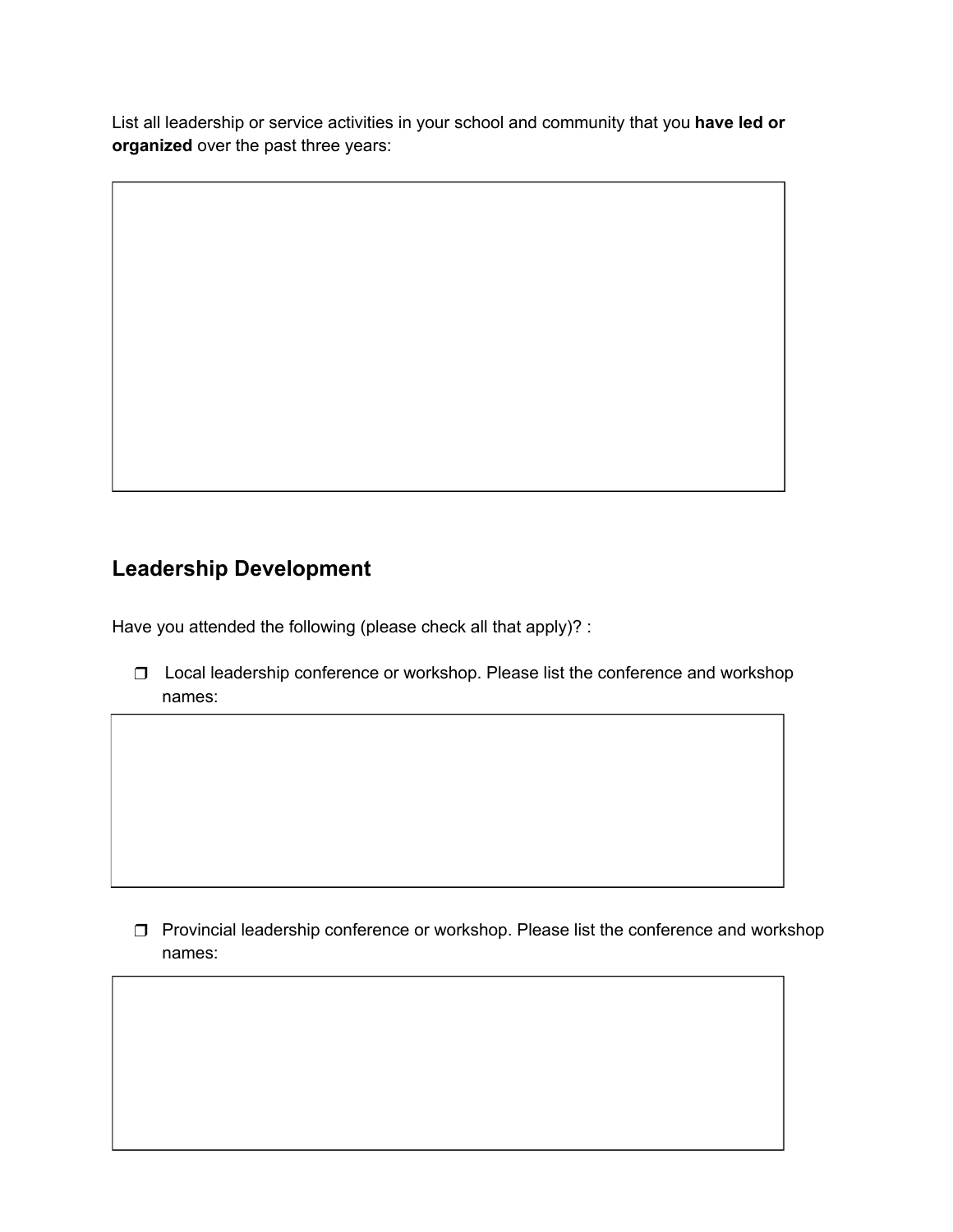❒ National leadership conference or workshop. Please list the conference and workshop names:

❒ International leadership conference or workshop. Please list the conference and workshop names:

Please list any other programs, service opportunities, clubs, etc. that you have participated in the past three years, which have helped develop your leadership skills and have not been listed above: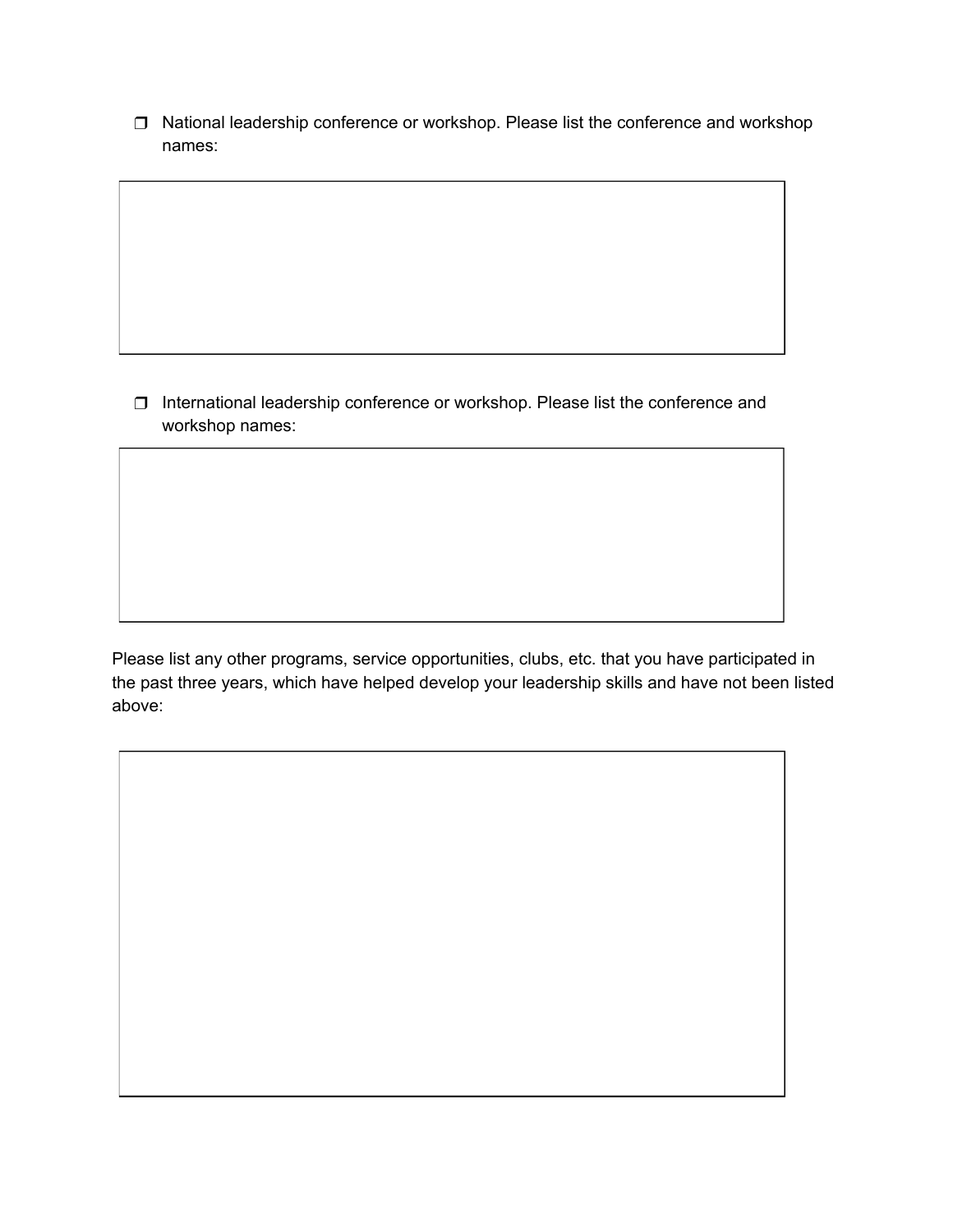

# **Canadian Student Association canadienne<br>Leadership Association de leadership étudiant**

## **Canadian Student Leaders Award: Application Questions**

#### **Section One: Defining Student Leadership**

CSLA defines student leadership as *"a concept related to the promotion, development and support of student-led initiatives, which aim to fulfill a need and/or help affect positive change in our schools and communities."* With this definition in mind, please explain how your role as a student leader has allowed you to effect positive change in your school and community. Please provide examples of student-led initiatives you have organized, or participated in. **(250 words or less)**.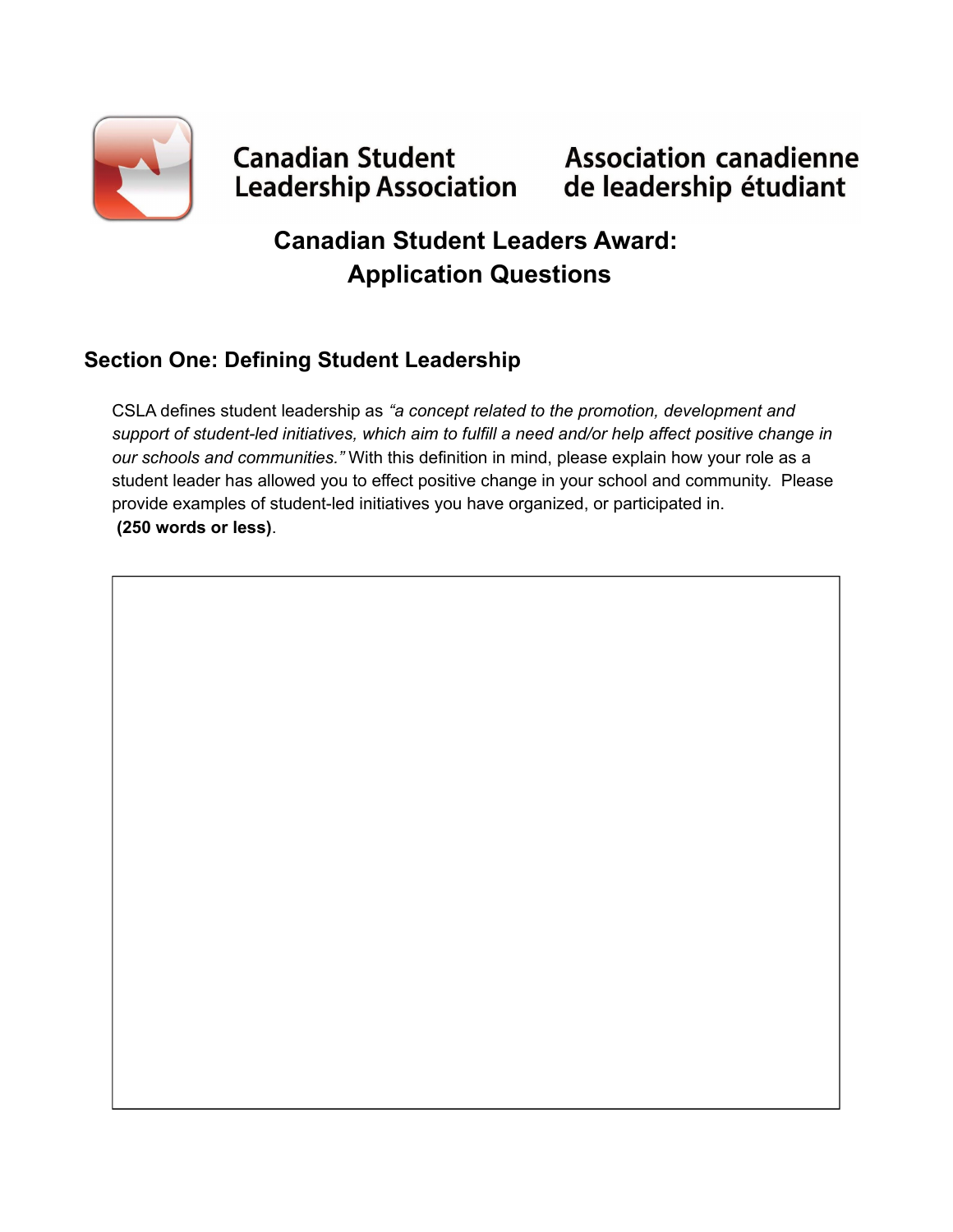#### **Section Two: The Six Pillars of Leadership**

The following are the Six Pillars of Leadership:

- a. Developing Effective Communication
- b. Enhancing Personal Leadership Skills
- c. Developing School Climate and Culture
- d. Leadership Program Management
- e. Implementing Student Activities
- f. Legal and Fiscal Accountability

The next series of questions will require you to consider these pillars and relate them to your experiences as a student leader.

1. Reflecting on your student leadership experience over the past 3 years, how have you enhanced your personal leadership skills? **(150 words or less).**

2. Why do you think that developing effective communication is an important aspect of student leadership? Provide examples. **(150 words or less)**